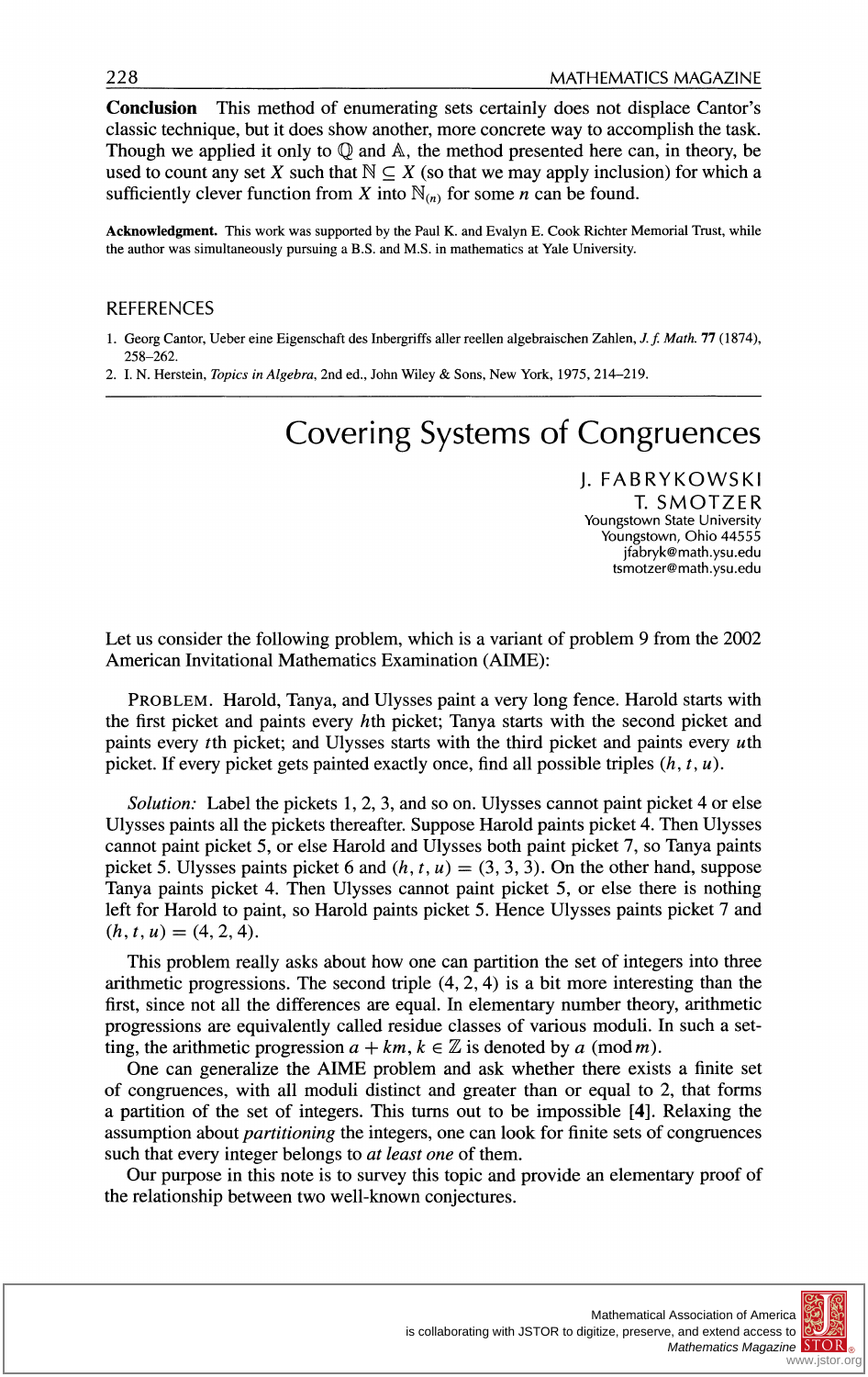**Erdős's covering systems** In 1849, A. de Polignac conjectured that any odd integer  $n \geq 3$  can be expressed in the form  $2^k + p$ , where k is a nonnegative integer and p is either a prime or the integer 1 [6]. In 1950, Erdős refuted this by proving that there **exists an arithmetic progression, no term of which has the given form.** 

**To prove his assertion, Erd6s developed the concept of covering systems of con***gruences.* A family of residue classes  $a_i \pmod{n_i}$  with  $2 \le n_1 \le \cdots \le n_r$  is called a **covering system of congruences if every integer belongs to at least one of the residue**  classes, that is, every integer satisfies at least one of the congruences  $x = a_i \pmod{n_i}$ .

This is how Erdős's proof worked: Consider the system of congruences (which **can be shown to be a covering system): 0 (mod 2), 0 (mod 3), 1 (mod 4), 3 (mod 8), 7 (mod 12), and 23 (mod 24) [2, 3]. Each of these congruences implies a correspond**ing congruence for certain powers of 2. For example, the congruence  $k \equiv 1 \pmod{4}$ together with  $2^4 \equiv 1 \pmod{5}$  imply that  $2^k \equiv 2 \pmod{5}$ . To see this, let  $k = 4n + 1$ **and observe that** 

$$
2^k \equiv 2^{4n+1} \equiv 2(2^4)^n \equiv 2 \pmod{5}.
$$

By similar reasoning, if k is a nonnegative integer, then at least one of the following congruences holds:  $2^k \equiv 1 \pmod{3}$ ,  $2^k \equiv 1 \pmod{7}$ ,  $2^k \equiv 2 \pmod{5}$ ,  $2^k \equiv 1 \pmod{7}$ 8 (mod 17),  $2^k \equiv 2^7 \pmod{13}$ , or  $2^k \equiv 2^{23} \pmod{241}$ .

**Now consider the congruences 1 (mod 3), 1 (mod 7), 2 (mod 5), 8 (mod 17), 27 (mod 13), and 223 (mod 241). Since the moduli are pairwise relatively prime, there are infinitely many integers that satisfy all the congruences, by virtue of the Chinese Remainder Theorem. Now, if an odd integer a satisfies all the congruences,**  then all the integers of the form  $a - 2<sup>k</sup>$  are divisible by one of the moduli 3, 7, 5, 17, 13 or 241. It follows that  $a - 2^k$  is not prime and therefore a does not have the form  $2^k + p$ .

**Another example of application of covering systems of congruences came from R. L. Graham [5]. His result is in a sense opposite to a well-known conjecture stat**ing that the Fibonacci sequence, defined by  $f_0 = 0$ ,  $f_1 = 1$ , and for  $n \ge 0$   $f_{n+2} =$  $f_{n+1} + f_n$ , contains infinitely many primes. Graham used covering systems to show that one can choose the initial relatively prime values  $f_0$  and  $f_1$  so that the correspond**ing sequence contains only composite integers. The smallest known choice is** 

$$
f_0 = 331636535998274737472200656430763
$$

**and** 

#### **A = 1510028911088401971189590305498785.**

The major open problem in this topic is a conjecture of Erdős, that for every  $c \geq 2$ there is a covering system of congruences with  $n_1 \geq c$  and distinct moduli. This is known to be true for some values of c; the current record, held by Choi [1], is  $c = 20$ . If there is a covering system of congruences with distinct moduli, and  $n_1 \geq c$  for every  $c > 2$ , then one would obtain the following result about arithmetic progressions: For **every positive integer m there exists an arithmetic progression, no term of which is a sum of a power of two and an integer, having at most m prime factors [4].** 

**Two other important conjectures are by Selfridge and Schinzel:** 

**SELFRIDGE CONJECTURE. There is no covering system of congruences with distinct odd moduli.** 

SCHINZEL CONJECTURE. In every covering system  $a_i \pmod{n_i}$  with  $1 \le i \le r$ , there exists  $i \neq j$  such that  $n_i \mid n_j$ .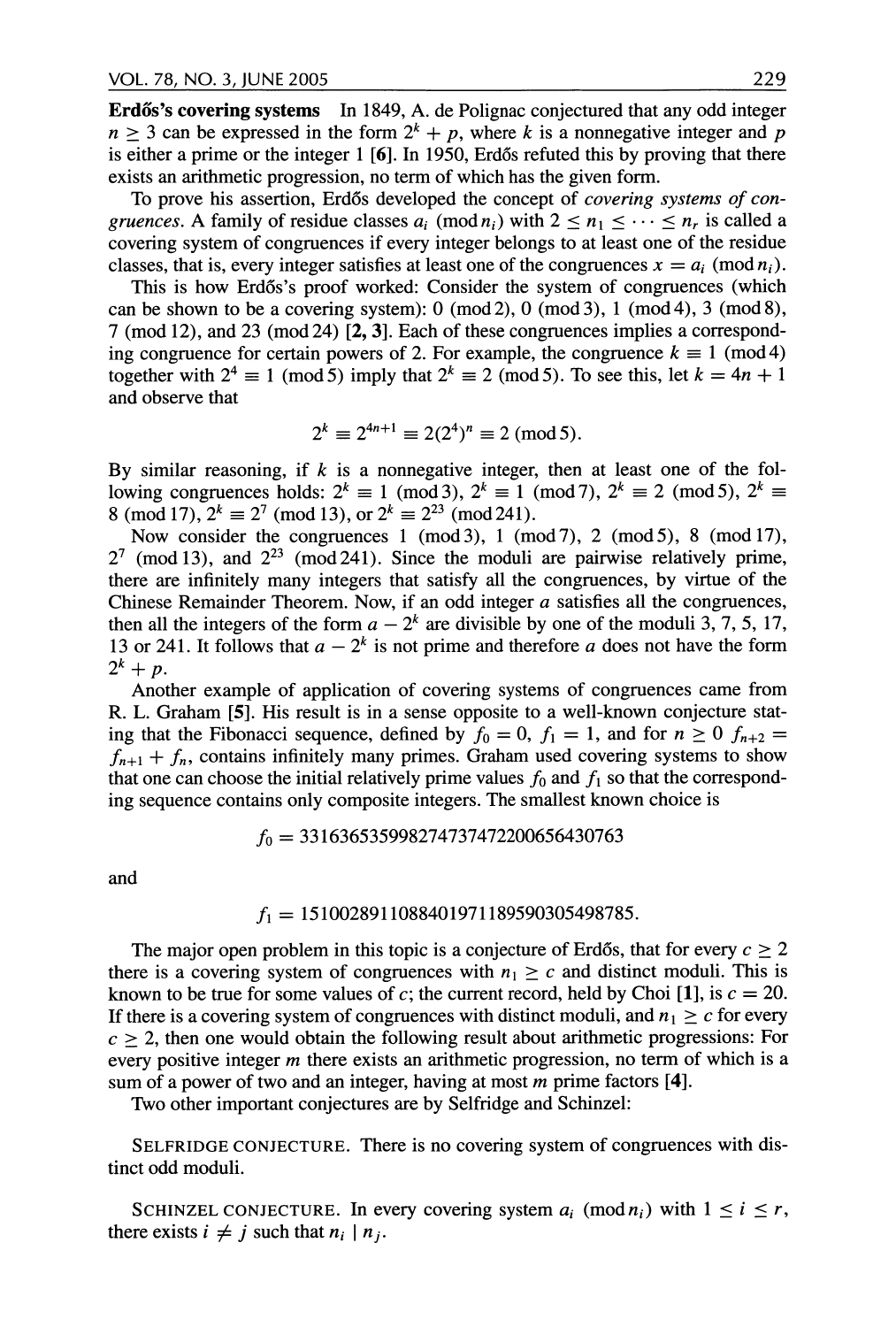**Schinzel has proved that Selfridge's conjecture implies the Schinzel conjecture using the irreduciblity of certain polynomials [7]. We propose to prove this result using only elementary methods.** 

**Main result** We begin with a definition. Let  $a_s \pmod{n_s}$  with  $1 \leq s \leq r$  be a cover**ing system of congruences. Then it is a reduced covering system of congruences if no proper subset of the covering system of congruences is a covering system of congruences.** 

**THEOREM. The Selfridge conjecture implies the Schinzel conjecture.** 

*Proof.* **Let us assume that the Selfridge conjecture holds, but the Schinzel conjec**ture does not. Then there is a reduced system of covering congruences,  $a_s$  (mod  $m_s$ ), such that  $m_i \nmid m_j$  for all  $i \neq j$ . Let  $m_i = 2^{\beta_i} O_i$ , where  $O_i$  is odd for  $1 \leq i \leq r$ . Let us also assume that the congruences have been numbered in such a way that if  $i < j$ then  $\beta_i \leq \beta_i$ . It follows from the Selfridge conjecture that  $\beta_r > 0$ . Obviously, all the numbers  $O_i$  are different.

Now, if  $O_i \geq 3$  for all *i*, then we would contradict the Selfridge conjecture since if  $x \equiv a_i \pmod{2^{\beta_i} O_i}$ , and  $2^{\beta_i} \mid (2^{\beta_i} O_i)$ , then  $x \equiv a_i \pmod{O_i}$ , and we would have a covering system with all odd moduli. Consequently, if  $a_i \text{ (mod } m_i)$  is a covering system of congruences and  $n_i | m_i$  for each i, then  $a_i \text{ (mod } n_i)$  is also a covering system of congruences. Thus, there exists  $i_0$ , such that  $O_{i_0} = 1$  and consequently  $m_{i_0} = 2^{i_0}$ . It follows that  $i_0 = r$  or else we would have  $m_{i_0} \mid m_{i_0+1}$ .

Next, we shift the system of congruences by  $-a_r$ , that is, change the variable x to  $x + a_r$ , so that we may assume that the rth congruence has the form 0 (mod  $2^{\beta_r}$ ). Consider now integers of the form  $x2^{\beta r} - 1$ , with  $x \in \mathbb{Z}$ . None of these integers is covered by the congruence 0 (mod  $2^{\beta r}$ ), however all of them are covered by the rest **of the congruences, since the system is a covering system. Our system now takes the form:** 

$$
x2^{\beta_r} - 1 \equiv a_s \pmod{m_s} \quad 1 \le s \le r - 1. \tag{*}
$$

**Note that it may happen that not all of the congruences have solutions; however, whenever a congruence has solutions, we must have** 

$$
\gcd(2^{p_r}, m_s) \mid a_s + 1.
$$

Since gcd( $2^{\beta_r}$ ,  $m_s$ ) =  $2^{\beta_s}$ , it follows that  $2^{\beta_s}$  |  $a_s$  + 1. Let

$$
U = \{s : 1 \le s \le r - 1 \quad \text{such that} \quad 2^{\beta_s} \mid a_s + 1\}.
$$

For every  $s \in U$ , the congruence (\*) takes the form  $x2^{\beta_r-\beta_s} \equiv (a_s + 1)/2^{\beta_s} \pmod{O_s}$ or  $x \equiv c_s \pmod{O_s}$  for some integers  $c_s$ . This new system of congruences is a cov**ering system of congruences with all distinct odd moduli, contradicting the Selfridge conjecture.** 

#### **REFERENCES**

- **1. S. Choi, Covering the set of integers by congruence classes of distinct moduli, Math. Comp. 25 (1971), 885-**
- **2. P. Erd6s, On integers of the form 2" + p and some related problems, Summa Brasil Math 11 (1950), 1-11.**
- -, On a problem concerning congruence systems, Mat. Lapok 3 (1952), 122-128.
- **4. P. Erd6s and R. L. Graham, Old and new problems and results in combinatorial number theory, Monogr. Enseign Math 28, L'Enseignement Mathematique, Geneva, 1980.**
- **5. R. L. Graham, A Fibonacci-like sequence of composite numbers, this MAGAZINE 37 (1964), 322-324.**